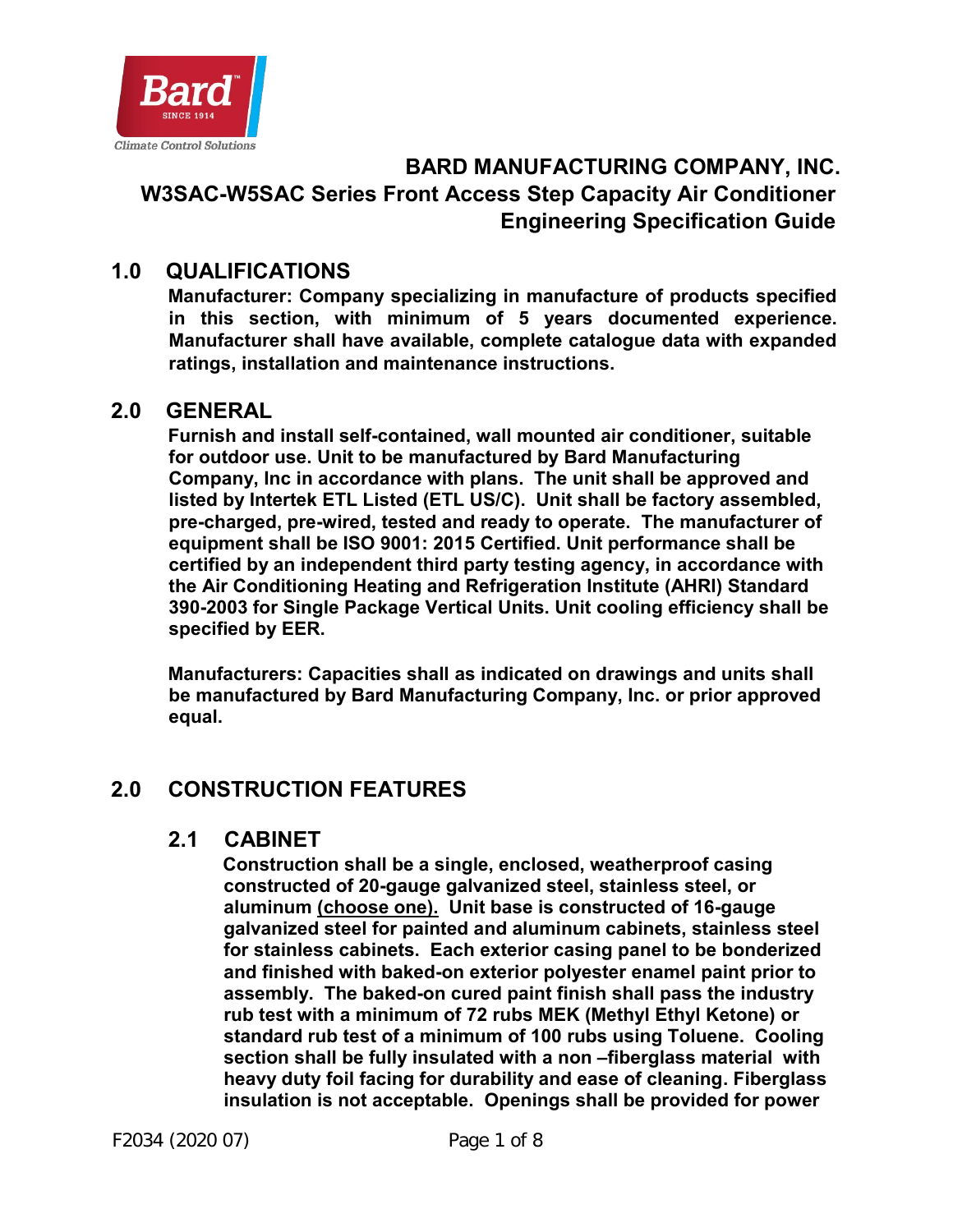**connections. Access openings appropriate for outside structure to all fan motors and compressor for making repairs and for removing internal components without removing unit from its permanent installation. Fresh air intake and outdoor coil shall be protected from intrusions by a sturdy metal grating with less than 1/4 inch openings.** 

#### **Colors (Select One)**

- **X- Beige (standard)**
- **1- White**
- **4- Buckeye Gray**
- **5- Desert Brown**
- **8- Dark Bronze**
- **A- Aluminum**
- **S- Stainless Steel**

**Painted cabinet construction shall be a minimum of 20 gauge Zinc coated steel, painted units shall have baked on paint, designed and tested to withstand 1000 hours of salt spray test per ASTM B117-03.**

**Stainless steel construction shall be 316 grade, with stainless steel screws and fasteners for all exposed areas. The condenser fan blade shall be treated with corrosion resistant material, and condenser fan motor mounts shall be stainless steel.** 

**Aluminum exterior cabinet shall be ASTM B 2019 grade aluminum with stucco appearance.** 

#### **2.2 DRAIN PAN**

**Drain pan shall be constructed of 20-gauge galvanized steel, bonderized and finished with baked-on exterior polyester enamel paint. Stainless steel cabinet unit drain pans shall be constructed of 20-gauge 316 stainless steel.** 

#### **2.3 INSULATION**

**Insulation shall be non-fiberglass material with foil faced for ease of cleaning. Insulation materials used shall not contain fiberglass or formaldehyde. Insulation materials shall meet UL723 standards.** 

#### **2.3.1 Filters**

 **Filters shall be Minimum Efficiency Reporting Value of MERV 8 per ASHRAE standard 52.2. Filters shall be readily available commercial sizes**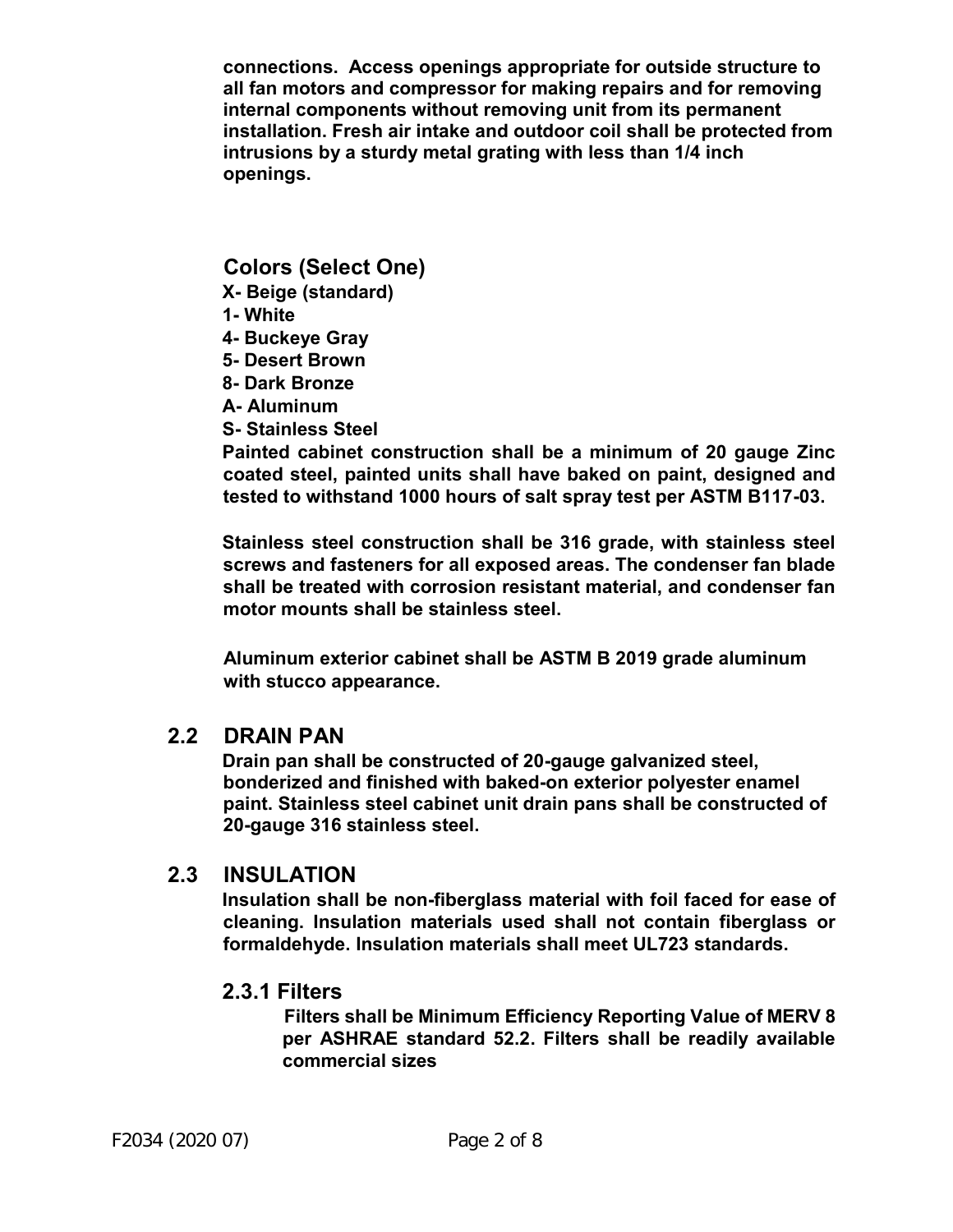#### **2.4 MOUNTING BRACKETS**

**Full-length side mounting brackets shall be an integral part of the cabinet. Bottom mounting bracket shall be provided.** 

## **2.5 REFRIGERATION SYSTEM**

**All models shall use a high efficiency hermetic scroll compressor with step capacity providing 2 stages of control. The compressor shall be covered by a 5-year parts warranty. The refrigeration circuit shall be equipped with factory installed high and low pressure controls, suction and liquid access valves, compressor control module and liquid line filter dryer. A refrigerate metering device is included. Compressor shall be mounted on rubber grommets. Unit shall be provided with R-410A (HFC) non-ozone depleting refrigerant.** 

# **2.6 OUTDOOR SECTION**

**The condenser coil shall be constructed of aluminum plate fins mechanically bonded to seamless copper tubes. The condenser fan, motor and shroud shall be of slide out configuration for easy access. Condenser fan motor shall be enclosed casing with ball bearings. Open winding motors are not accepted.** 

## **2.7 INDOOR SECTION**

**The evaporator coil shall constructed of aluminum fins mechanically bonded to seamless copper tubes. Aluminum fins shall have a hydrophilic coatings, to aid in condensate drainage, inhibit mold growth and protect aluminum fins from oxidation. A fin coating shall be provided to offer excellent resistance to corrosive agents, Ammonia Sodium Hydroxide, Sodium Chloride, Acidic solutions and solvents. The following shall have no effect on the coil fin surface after 30 minutes: Ammonia 26 Baume, Gasoline, Kerosene, 1 N Sodium Hydroxide, Glacial Acetic Acid, 70% IPA, Spray Nine, Windex, Copper Sulfate, 409 Cleanser, Clorox Bleach. 5 speed indoor blower motor shall be twin wheels with forward curve blades. Motor shall be high efficiency ECM with overload protection.** 

## **2.8 ELECTRICAL COMPONENTS**

**Electrical components are easily accessible for routine inspection and maintenance through front service panels. Circuit breaker is standard on all 208/230-volt models and toggle disconnect standard on all 460volt models. Circuit breaker/toggle disconnect access is through lockable access panel.** 

#### **. 2.9 CONTROL CIRCUIT**

**The internal control circuit shall consist of a current limiting 24VAC type transformer with resettable circuit. Auto reset high pressure**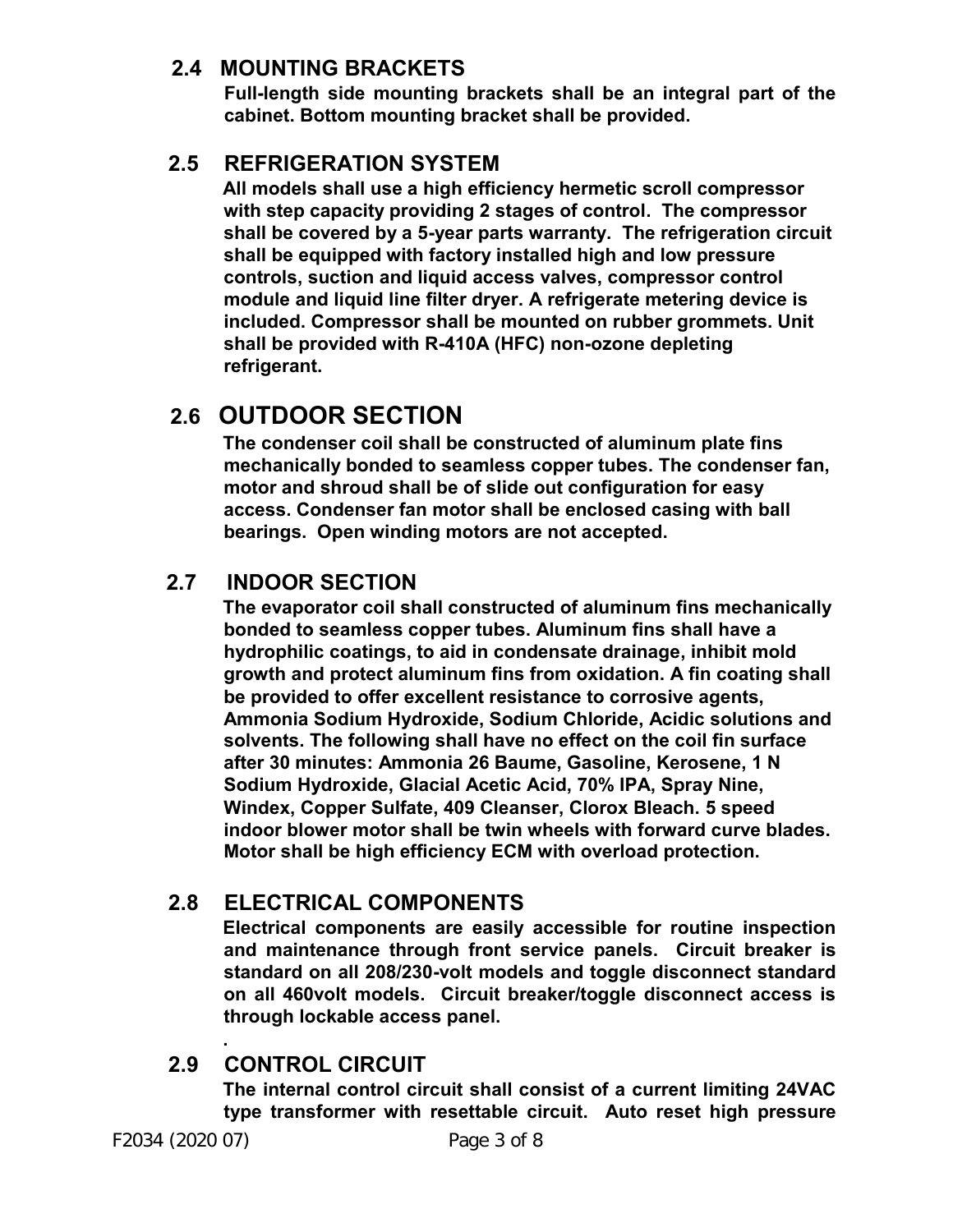**switch and auto reset low pressure switch shall standard, compressor control module with adjustable voltage protection and adjustable delay on make and break shall be standard. To prevent rapid compressor short cycling, a five minute time delay circuit shall be factory installed. A low-pressure bypass shall be factory installed to prevent nuisance tripping during low temperature start-up.** 

**Phase rotation protection and phase failure protection shall be standard factory on all equipment with three-phase power. If unit is wired incorrectly phase monitor will lock out compressor operation and red warning light shall energize. Once power wiring is corrected at field power wiring location, a green light will energize on phase monitor. If a phase of power is lost, the phase monitor will also lock out.** 

## **3.0 COOLING OPTIONS**

#### **3.1 STANDARD COOLING**

**The air conditioner shall function with standard cooling sensible and latent capacities.** 

## **3.2 BALANCED CLIMATETM**

**The air conditioner shall function with enhanced latent capacity when BALANCED CLIMATETM cooling mode is enabled. Unit shall includeY1 and Y2 low voltage terminal connections. A 2 stage thermostat shall be capable of operating balanced Climate. Stage 1 cooling will operation with a preprogramed and fully tested reduced fan speed. The reduction in fan speed increases latent capacity and reduces sensible capacity for increased runtime and increased latent capacity. If the 2 stage thermostat calls for second stage cooling, the unit shall shift to high speed blower and standard operation. Balanced Climate is achieved with a single stage compressor. Expanded rating in balanced climate mode shall be provide at time of submittal, and full factory performance data shall be available upon request. .** 

## **4.0 HEATING OPTIONS (Select One)**

#### **4.1 None**

#### **4.2 Electric Heat**

**The air conditioner shall have a factory or field installed electric resistance heater available, designed specifically for application in the W\*\*AC/WL Series air conditioner. Heater shall include automatic limit safety controls and breaker.** 

F2034 (2020 07) Page 4 of 8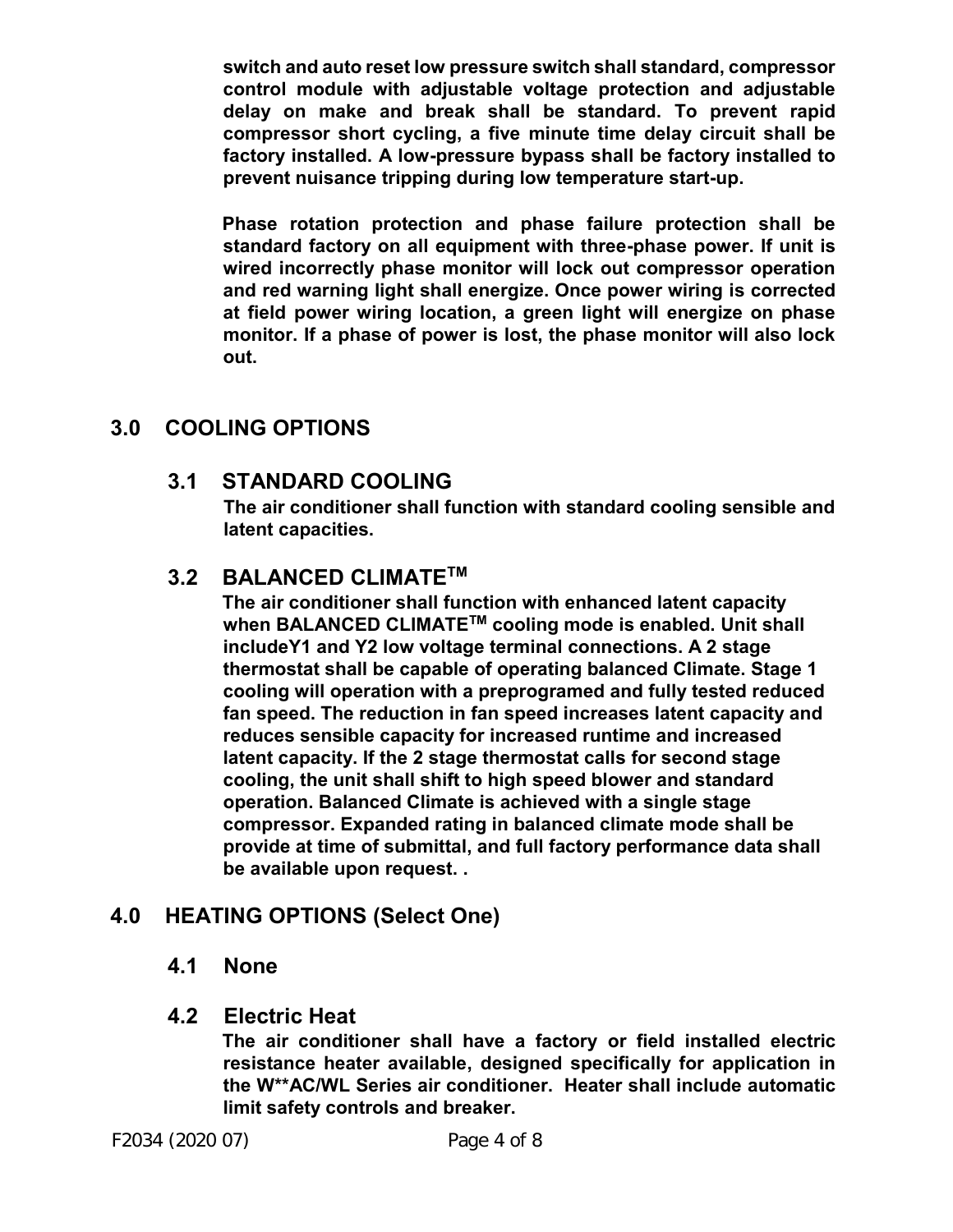## **5.0 VENTILATION OPTIONS (Select One)**

**W\*\*AC models are designed to provide optional ventilation packages to meet all of your ventilation and indoor air quality requirements. All ventilation packages are factory or field installed, and easily removable for service.** 

**Units shall include an independent ventilation low voltage terminal connection, allowing for an independent 24v signal provided by controls to operate the ventilation package. No additional field installed relays shall be required to provide independent ventilation. Ventilation shall be deenergized during unoccupied hours unless otherwise specified. Only one ventilation package shall be provide and must be specified** 

#### **5.1 Barometric Fresh Air Damper (X) STANDARD**

 **Damper provided with multiple pin positions, each pin position shall allow damper to open to that pin, whenever the supply blower is energized. The will fall shut when supply fan is de-energized. Damper shall be shipped in closed position. No exhaust path is provided in the unit. If no ventilation package is specified, this option shall be provided.** 

## **5.2 Barometric Fresh Air Damper with Exhaust (A) OPTIONAL**

 **Barometric damper provided with multiple pin positions, each pin position shall allow damper to open to that pin, whenever the supply blower is energized. The will fall shut when supply fan is de-energized. Damper shall be shipped in closed position. An exhaust air path is provided, allowing for up to 25% of outside air, on standard fan operation.** 

#### **5.3 Blank Off Plate (B) OPTIONAL**

**A blank off plate covers the air inlet openings that restrict any outside air from entering the unit. The blank off plate should be utilized in applications where outside air is not required to be mixed with the conditioned air.** 

#### **5.3 Commercial Room Ventilator – (M) OPTIONAL ON/OFF**

**The built-in commercial room ventilator is internally mounted and allows outside ventilation air, up to 50% of the total air flow rating of the unit, to be introduced through the air inlet openings. It includes a built-in exhaust air damper. The damper can be easily adjusted to control the amount of fresh air supplied into the building.**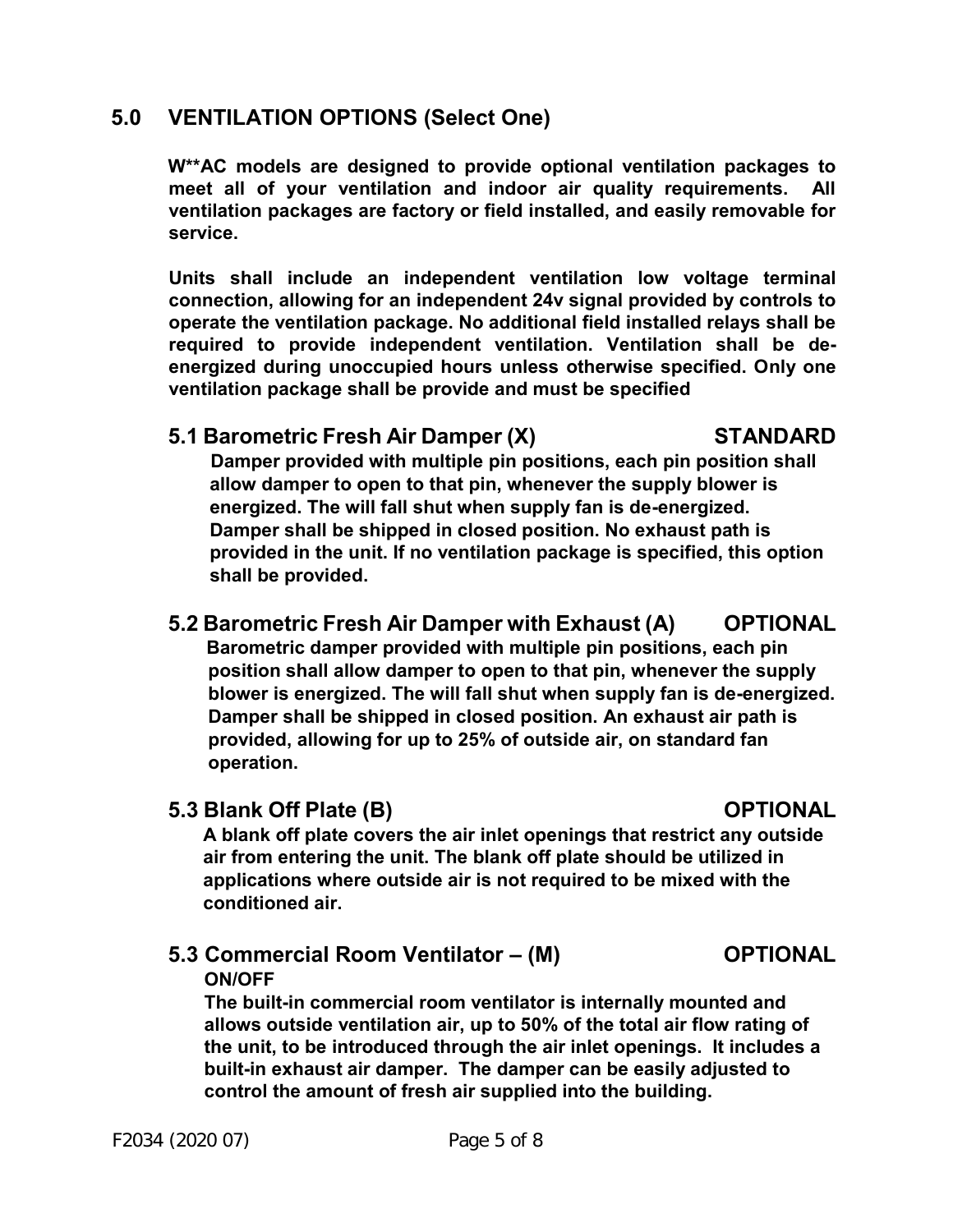#### **Commercial Room Ventilator – (V) COPTIONAL**

 **Modulating Damper Control** 

**The built-in commercial room ventilator is internally mounted and allows outside ventilation air, up to 50% of the total air flow rating of the unit, to be introduced through the air inlet openings. It includes a built-in exhaust air damper. The damper shall accept a 24v on/off signal, 0-10v signal for modulation based on control input. Unit complies with ANSI/ASHRAE Standard 62.1 Ventilation for Acceptable Air Quality.** 

#### **5.4 ENERGY RECOVERY VENTILATOR (R) OPTIONAL**

**The Energy Recovery Ventilator (ERV) shall consist of 1 or 2 rotary wheels in an insulated cassette frame with seals, drive motor and belt. The ERV assembly shall also include intake and exhaust blowers. The entire assembly shall easily slide in or out of the ventilation section, allowing for maintenance or replacement. The total energy wheel shall be coated with silica gel desiccant, permanently bonded without the use of binders or adhesives. The coated segments shall be washable with detergent or alkaline coil cleaner and water. Desiccant shall not dissolve or deliquesce in the presence of water or high humidity. All diameter and perimeter seals shall be provided as part of the cassette assembly and shall be factory set. Drive belts shall not require external tensioners or adjustment. Cassette wheels shall include rims to prevent belts from slipping off wheels. Intake and exhaust blowers shall have selections of high, medium or low speed and selected independently, to allow for positive pressurization if desired. The ERV cassette including parts and media shall include 5-year warranty subject to terms and conditions of Bard's warranty. Unit complies with ANSI/ASHRAE Standard 62.1 Ventilation for Acceptable Air Quality.** 

## **5.5 ECONOMIZER OPTIONAL**

**The Economizer is internally mounted and allows outside air to be used for free-cooling when temperature and/or humidity conditions are favorable. The amount of exhaust air varies in response to the system controls and settings defined by the user. It includes a built in exhaust air damper. The economizer is designed to provide free cooling when outside conditions are cool and dry enough to satisfy cooling requirements without operating the compressor, providing lower operating costs while extending the life of the compressor.** 

#### **Standard Features:**

- **Fully modulating**
- **Honeywell hi-torque 44 lb.-in. actuator**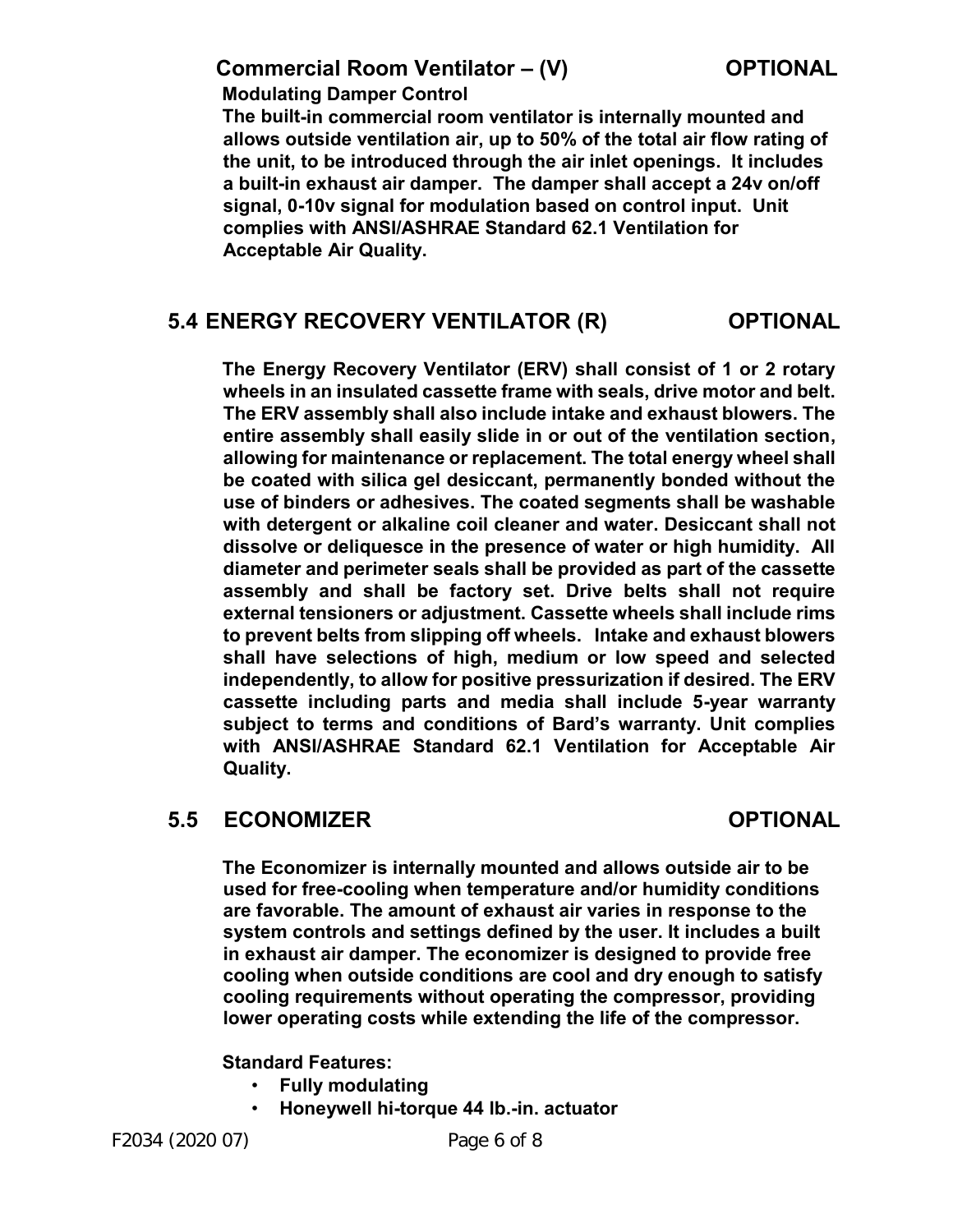- **Simple single blade design**
- **Positive shut-off with non-stick gaskets**
- **Electronic DB and Enthalpy sensors**
- **Honeywell JADE electronic economizer module with precision settings and diagnostics**

## **6.0 FILTER OPTIONS - (Select One)**

- **6.1 1" Fiberglass**
- **6.2 2" Pleated MERV 8**
- **6.3 2" Pleated MERV 11**
- **6.4 2" Pleated MERV 13**
- **6.5 1" Washable**

## **7.0 UNIT CONTROL OPTIONS**

- **7.1 Low ambient control**
- **7.2 Outdoor air thermostat (used as compressor cut-off)**
- **7.3 Compressor start kits (1-ph only)**
- **7.4 Filter pressure switch**

## **8.0 OPERATING CONTROLS (Field Installed)**

- **8.1 None**
- **8.2 Electronic non-programmable, manual/auto changeover**
- **8.3 Electronic programmable, auto changeover**

## **9.0 INSTALLATION**

**9.1 Installation shall be done in strict adherence to Bard's Installation Instructions.** 

## **10.0 HOT GAS REHEAT DEHUMIDIFICATION (OPTIONAL- factory installed (not available all models, consult specification sheets)**

**10.1 The dehumidification circuit incorporates an independent heat exchanger coil in the supply air stream in addition to the standard evaporator coil. This coil reheats the supply air after it passes over the cooling coil, and is sized to nominally match the sensible cooling capacity of the evaporator coil. Extended**